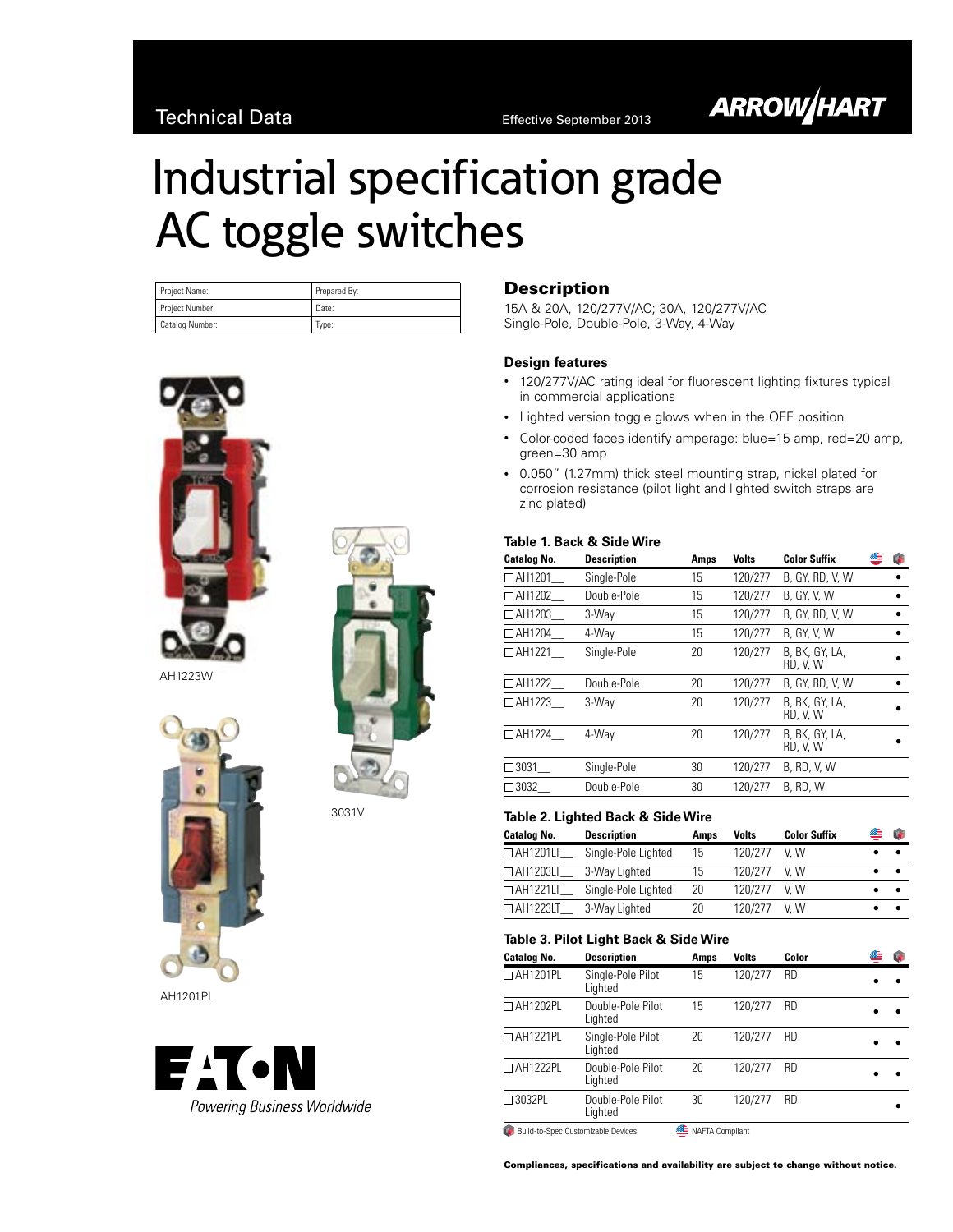| Project Name:   | Prepared By: |
|-----------------|--------------|
| Project Number: | Date:        |
| Catalog Number: | lvpe:        |

# Applications

Industrial grade switches incorporate the most durable design elements in the industry and are horsepower rated to handle motor loads.

### **Table 4. Specifications**

| <b>Catalog No.</b>                   | AH1200 and AH1220 Series                                                                                                                                                                                                                                                                             | <b>AH1200 and AH1220 Lighted and Pilot Light Series</b>                                                                                                                                                                                                                                       |
|--------------------------------------|------------------------------------------------------------------------------------------------------------------------------------------------------------------------------------------------------------------------------------------------------------------------------------------------------|-----------------------------------------------------------------------------------------------------------------------------------------------------------------------------------------------------------------------------------------------------------------------------------------------|
|                                      | 15A and 20A 120/277V Industrial Grade Toggle Switches                                                                                                                                                                                                                                                | 15A and 20A 120/277V Industrial Grade Toggle Switches                                                                                                                                                                                                                                         |
| <b>Wiring Type</b>                   | Back & side wire                                                                                                                                                                                                                                                                                     | Back & side wire                                                                                                                                                                                                                                                                              |
| <b>Testing &amp; Code Compliance</b> | <b>cULus Listed</b> to UL 20, file no. E18704<br><b>UL Verified</b> to Federal Spec WS-896-F                                                                                                                                                                                                         | <b>cULus Listed</b> to UL 20, file no. E18704<br><b>UL Verified</b> to Federal Spec WS-896-E<br><b>CSA Certified</b> to C22.2, no. 111, file no. 10016 (6241-05)                                                                                                                              |
| <b>Environmental Specifications</b>  | <b>Flammability:</b> Meets UL94 requirements; V2 rated<br><b>Temperature Rating:</b> -20 $^{\circ}$ C to 60 $^{\circ}$ C (-4 $^{\circ}$ F to 140 $^{\circ}$ F)                                                                                                                                       | Flammability: Meets UL94 requirements; V0 rated<br>Temperature Rating: -20°C to 60°C (-4°F to 140°F)                                                                                                                                                                                          |
| <b>Electrical Specifications</b>     | <b>Dielectric Voltage:</b> Withstands 1500V per UL 20<br><b>Current Interrupting:</b> Yes, at full-rated current<br><b>Temperature Rise:</b> Max. 30°C (86°F) after 100 cycles of over-<br>load and 30,000 cycles of endurance testing                                                               | <b>Dielectric Voltage:</b> Withstands 1500V per UL 20<br><b>Current Interrupting:</b> Yes, at full-rated current<br><b>Temperature Rise:</b> Max. 30°C (86°F) after 100 cycles of over-<br>load and 30,000 cycles of endurance testing                                                        |
| <b>Mechanical Specifications</b>     | <b>Terminal Accommodation: #14 - 10 AWG</b><br><b>Voltage Ratings: Permanently marked on device</b><br><b>Horsepower Ratings: Rated for loads per UL 20:</b><br><b>15A:</b> @ 120V/AC = 1/2 HP, @ 240V/AC=2 HP;<br>max. amps 12A<br><b>20A:</b> @ 120V/AC = 1 HP. @ 240V/AC = 2 HP:<br>max. amps 16A | Terminal Accommodation: #14 - 10 AWG<br><b>Voltage Ratings: Permanently marked on device</b><br><b>Horsepower Ratings: Rated for loads per UL 20:</b><br><b>15A:</b> @ 120V/AC = 1/2 HP, @ 240V/AC=2 HP;<br>max. amps 12A<br><b>20A:</b> @ 120V/AC = 1 HP. @ 240V/AC = 2 HP:<br>max. amps 16A |

# **Table 5. Materials**

| <b>Catalog No.</b>          | AH1200 and AH1220 Series                                    | AH1200 and AH1220 Lighted and Pilot Light Series      |
|-----------------------------|-------------------------------------------------------------|-------------------------------------------------------|
|                             | 15A and 20A 120/277V Industrial Grade Toggle Switches       | 15A and 20A 120/277V Industrial Grade Toggle Switches |
| Toggle                      | Nylon                                                       | Urea                                                  |
| <b>Top Housing</b>          | Polycarbonate, color-coded by amperage                      | Urea, color-coded by amperage                         |
| <b>Bottom Housing</b>       | Polycarbonate                                               | Phenolic                                              |
| Strap                       | 0.050" thick steel, nickel plated                           | 0.050" thick steel, zinc plated                       |
| <b>Auto Ground Clip</b>     | 0.015" thick brass                                          | 0.030" thick brass                                    |
| <b>Terminals</b>            | 0.030" thick brass                                          | 0.031" thick brass                                    |
| <b>Terminal Screws</b>      | #10-32 brass, black                                         | #8-32 brass, black                                    |
| <b>Ground Screw</b>         | #8-32 steel, zinc plated, green                             | #8-32 steel, zinc plated, green                       |
| <b>Back wire Clamp</b>      | 0.070" plated steel (terminal screws), 0.50" (ground screw) | 0.068" thick brass                                    |
| <b>Contacts</b>             | Silver alloy                                                | Silver alloy                                          |
| <b>Moveable Contact Arm</b> | 0.030" thick brass                                          | 0.031" thick brass                                    |
| <b>Illuminated Models</b>   | N/A                                                         | Long-life neon bulb                                   |
| <b>Pilot Light Models</b>   | N/A                                                         | Red polycarbonate toggle with long-life neon bulb     |

Compliances, specifications and availability are subject to change without notice.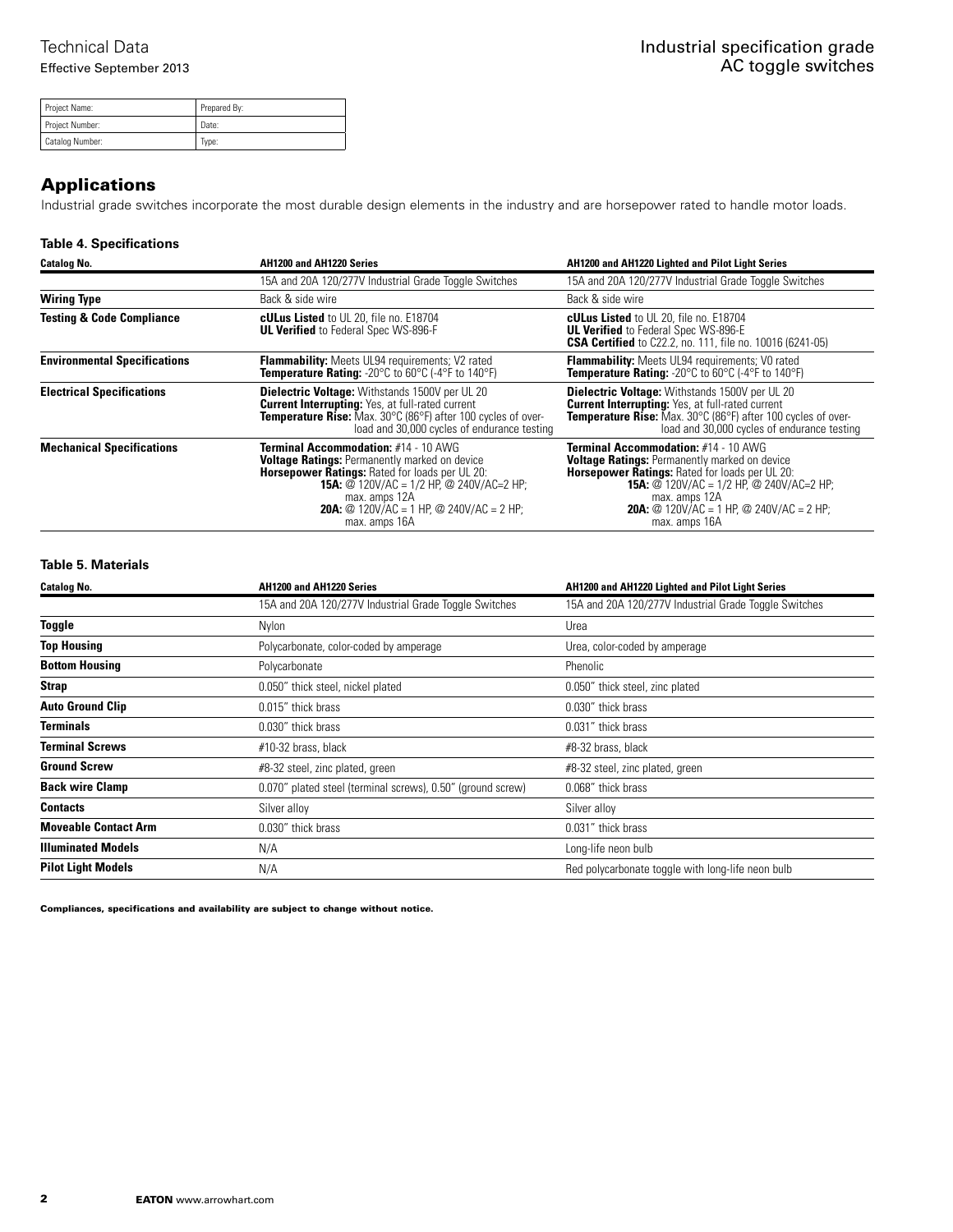| Project Name:     | Prepared By: |
|-------------------|--------------|
| Project Number:   | Date:        |
| ' Catalog Number: | Type:        |

#### **Table 6. Specifications**

| <b>Catalog No.</b>                   | 3030 Series                                                                                                                                                                                                                          |
|--------------------------------------|--------------------------------------------------------------------------------------------------------------------------------------------------------------------------------------------------------------------------------------|
|                                      | 30A 120/277V Industrial Grade Toggle Switches                                                                                                                                                                                        |
| <b>Wiring Type</b>                   | Back & side wire                                                                                                                                                                                                                     |
| <b>Testing &amp; Code Compliance</b> | <b>cULus Listed</b> to UL 20, file no. E18704<br><b>UL Verified</b> to Federal Spec WS-896-F                                                                                                                                         |
| <b>Environmental Specifications</b>  | <b>Flammability:</b> Meets UL94 requirements; V0 rated<br>Temperature Rating: -20°C to 60°C (-4°F to 140°F)                                                                                                                          |
| <b>Electrical Specifications</b>     | <b>Dielectric Voltage:</b> Withstands 1500V per UL 20<br><b>Current Interrupting:</b> Yes, at full-rated current<br><b>Temperature Rise:</b> Max. 30°C (86°F) after 100 cycles of overload<br>and 30,000 cycles of endurance testing |
| <b>Mechanical Specifications</b>     | Terminal Accommodation: #14 - 10 AWG<br><b>Voltage Ratings: Permanently marked on device</b><br><b>Horsepower Ratings: Rated for loads per UL 20:</b><br><b>30A:</b> @ 120V/AC = 1 HP, @ 240V/AC=2 HP; max. amps 24A                 |

## **Table 7. Materials**

| <b>Catalog No.</b>          | 3030 Series                                                 |  |  |
|-----------------------------|-------------------------------------------------------------|--|--|
|                             | 30A 120/277V Industrial Grade Toggle Switches               |  |  |
| Toggle                      | Nylon                                                       |  |  |
| <b>Top Housing</b>          | Polycarbonate, color-coded green                            |  |  |
| <b>Bottom Housing</b>       | Polycarbonate                                               |  |  |
| <b>Strap</b>                | 0.050" thick steel, nickel plated                           |  |  |
| <b>Auto Ground Clip</b>     | 0.015" thick brass                                          |  |  |
| <b>Terminals</b>            | 0.030" thick high performance copper alloy                  |  |  |
| <b>Terminal Screws</b>      | #10-32 brass, neutral screw nickel plated                   |  |  |
| <b>Ground Screw</b>         | #8-32 steel, zinc plated, green                             |  |  |
| <b>Back wire Clamp</b>      | 0.070" plated steel (terminal screws), 0.50" (ground screw) |  |  |
| <b>Contacts</b>             | Silver alloy                                                |  |  |
| <b>Moveable Contact Arm</b> | 0.031" thick brass                                          |  |  |
| <b>Pilot Light Models</b>   | Red polycarbonate toggle with long-life LED                 |  |  |

#### **Table 8. Color Ordering Information**

For ordering devices, include Catalog No. followed by the Color Suffix: B (Brown), BK (Black), GY (Gray), LA (Light Almond), RD (Red), V (Ivory), W (White)



Compliances, specifications and availability are subject to change without notice.